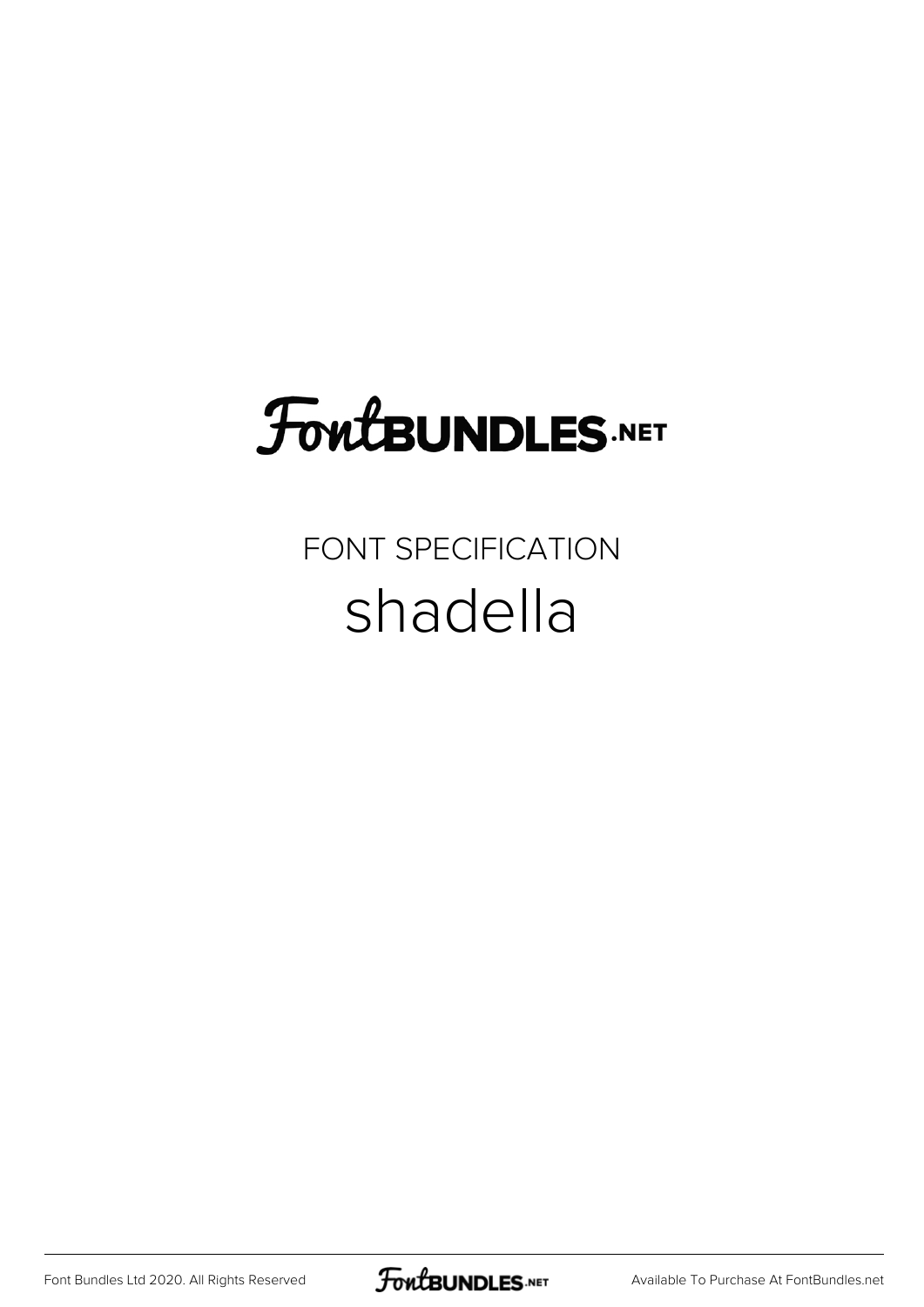#### shadella - Regular

**Uppercase Characters** 

## ABCDEFGHIKLMNOPQRSTUVO  $X\mathcal{Q}$

Lowercase Characters

$$
a\,b\,c\,d\,e\,\ell\,g\,\ell\,\nu\,ij\,\ell\,\ell\,m\,n\,e\,p\,q\,\nu\,\varsigma\,t\,a\,\nu\,\nu\,\nu\times y\,\chi
$$

**Numbers** 

#### 0123456789



All Other Glyphs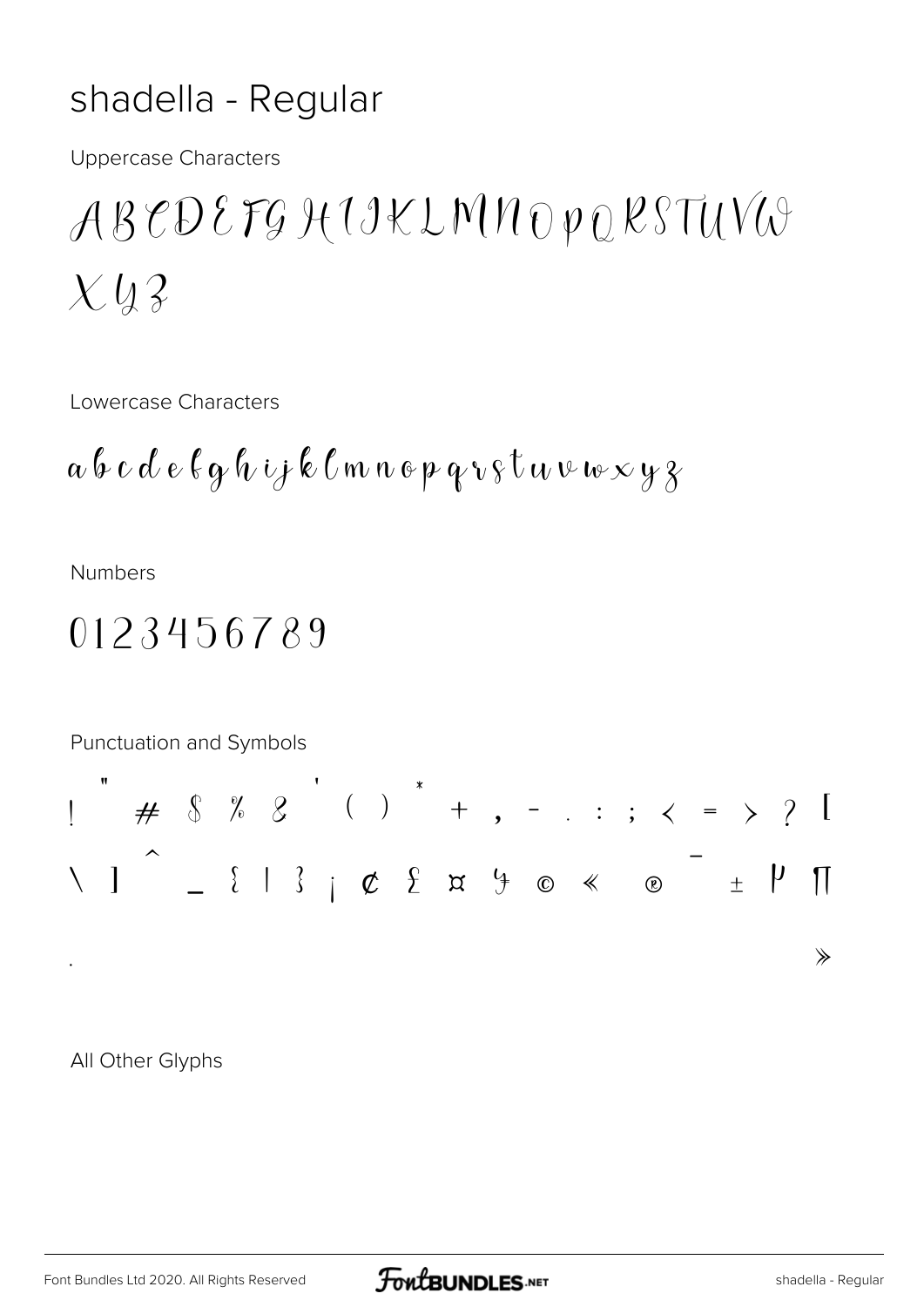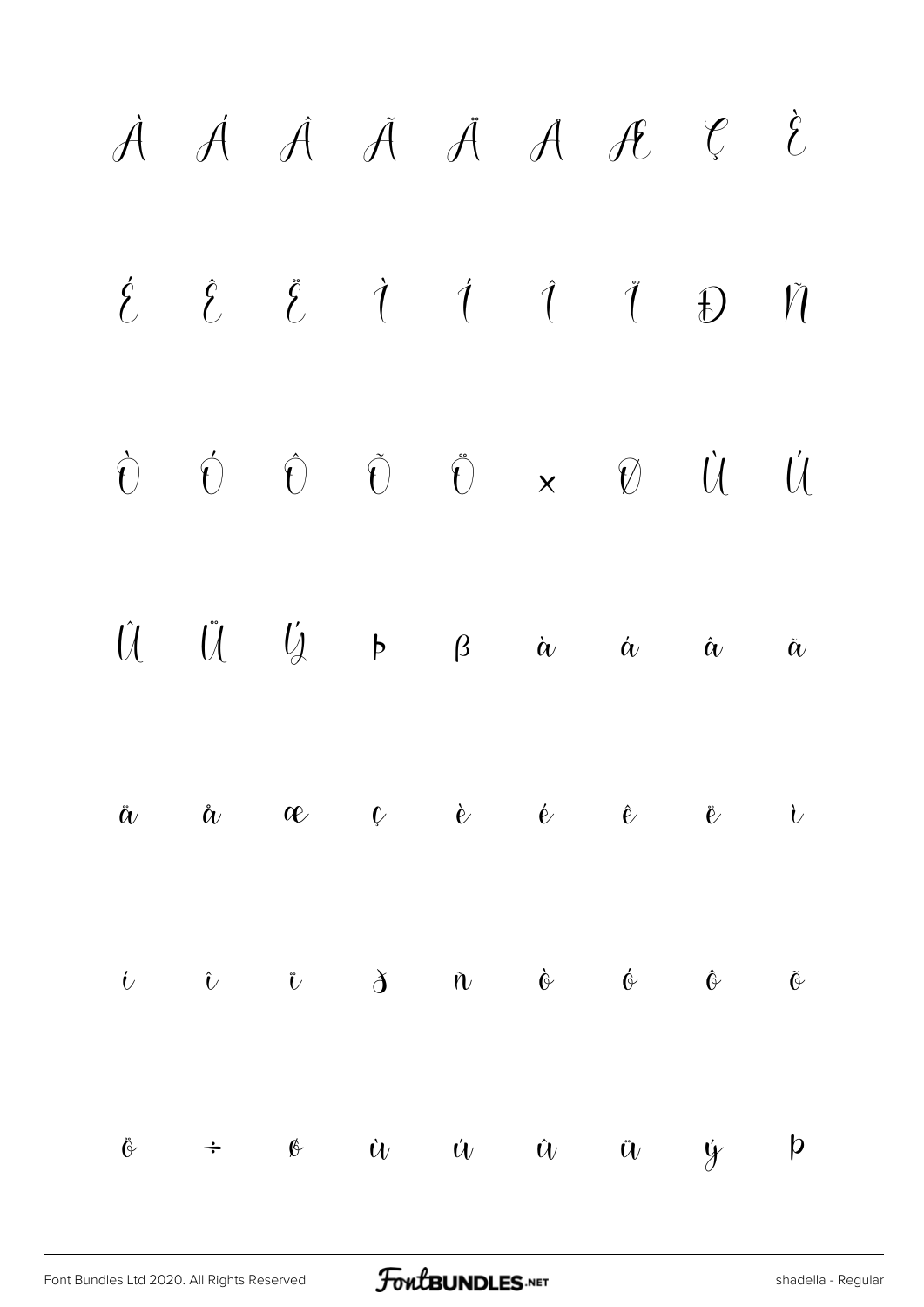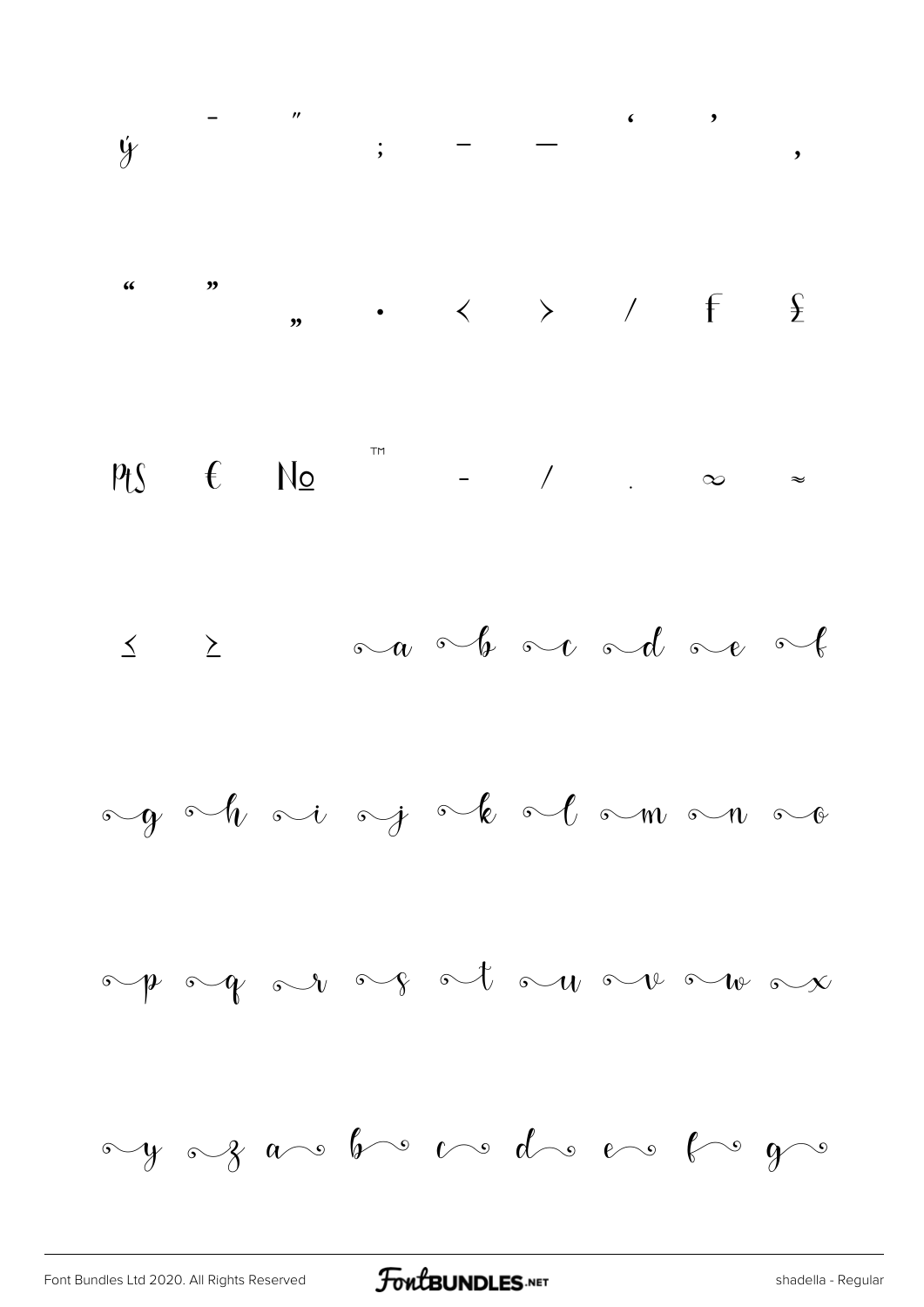